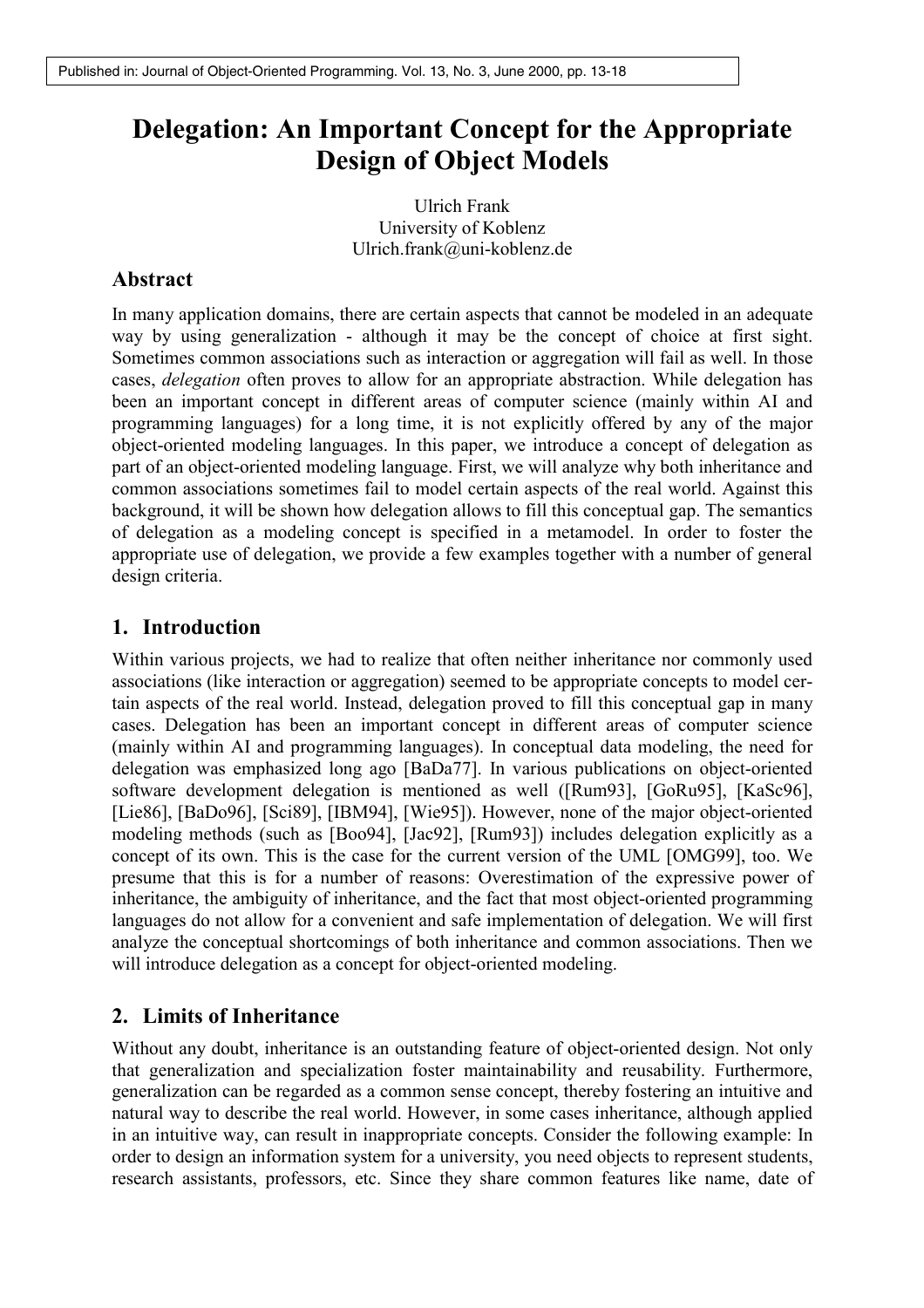birth, sex, etc., you would introduce person as a generalization - resulting in rather natural concepts: a student *is a* person, a professor *is a* person, etc. Then you find out that you need objects to represent programmers, lecturers, administrators, etc. Again inheritance seems to be the right choice, because programmers, lecturers, and administrators happen to be persons.

However, students as well as research assistants or professors may also be programmers - or even programmers and lecturers at the same time. While, for obvious reasons, single inheritance is not an option in this case, multiple inheritance would allow to express those semantic relationships (see fig. 1).



Fig. 1: Concepts resulting from Multiple Inheritance

Classes defined in this hierarchy would in principle allow the expression of the combinations of responsibilities mentioned above. Unfortunately, it results in concepts you would hardly consider as a natural way of modeling the world - like "teaching and programming research assistant". However, even more important is the fact that inheritance - no matter whether it is single or multiple - will lead to misconceptions that jeopardize a system's maintainability and integrity. Think of a person that may be regarded as a programmer in one context and as a student in another context. With most object-oriented programming languages, inheritance is specified in a way that, in our case, it would result in instantiating objects from different classes. Hence, the same person would be represented by different objects. In our opinion, this sort of redundancy is not acceptable.

As this small example illustrates, using inheritance may result in inadequate models, although every single "is a"-relationship seems to be appropriate. This rather confusing phenomenon is caused both by the ambiguity of "is a" in natural language and the implementation of inheritance in common object-oriented programming languages. A natural language often does not explicitly differentiate between a concept and its instances. This is different with programming languages. In most languages we know, "is a" is related to a set of features a class shares with its subclasses. An instance, however, usually is of one and only one class. In other words: Within object-oriented programming languages, an instance of a class is (usually) not an instance of the respective superclass.

Beside redundancy, *lack of flexibility* is another shortcoming of inheritance. When we talk about a domain like the one outlined above, we obviously use abstractions that depend on the current *context* we are in. Sometimes we are interested in a person being a lecturer, and we do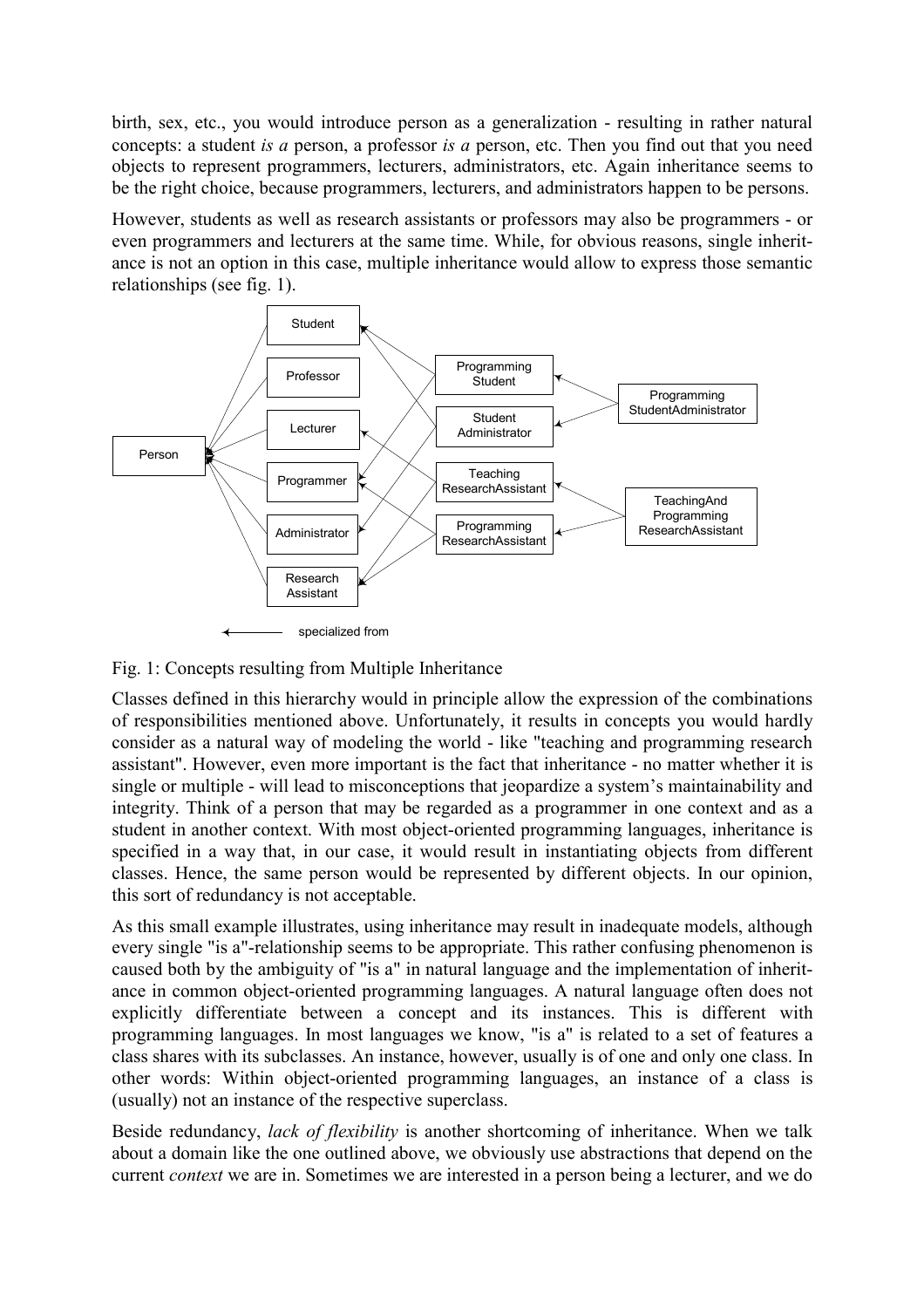not care whether he is able to write a program or not. In another context we may regard the same person as a system administrator. Inheritance, however, does not allow to express changing contexts that may apply during the lifetime of objects. In other words: Generalization requires us to "freeze" certain abstractions before having instantiated a single object, while we sometimes need concepts that allow us to change abstractions after objects have been instantiated.

# **3. Alternatives to Inheritance**

It is surprising that the problem we have discussed so far is hard to find in publications on object-oriented modeling. Some of the rare examples are [IBM94] and [Rum93].

#### **3.1 Interaction**

[IBM94] outlines the example of on object model for an auction. Among the classes the authors identify are Person, Auctioneer, Bidder, and Seller. They explicitly advise against the use of inheritance: "This is because it is possible for the same person to be a bidder, an auctioneer, and a seller." ([IBM94], p. 140). Instead they use an "interaction"-association, indicating that - for example - an instance of the class Bidder uses an instance of the class Person. Fig. 2 shows how to model our example domain with interaction associations. This approach helps to avoid redundancy, and adds flexibility to our model as well. However, it has one severe disadvantage: By treating those special associations like any other interaction association, we completely neglect the semantics that is characteristic for these associations in the real world: A bidder is a person. In other words: We would know more about our domain than we could express in our model - although this knowledge would be relevant for system implementation.



Fig. 2: Modeling the Example with Interaction Associations

# **3.2 Aggregation**

Rumbaugh et al. suggest the use of "delegation" which they define as "aggregation of roles" ([Rum93], p. 67). In our example domain, they would regard a person as an aggregation of his appearances - we could also say: his roles - in various contexts. Firesmith et al. mention only briefly that aggregation could serve to provide some sort of delegation: "... the parts are visible to the aggregate and the aggregate can therefore delegate some of its responsibilities to its parts ..." ([FiHe96], p. 76.

Aggregation does not suffer from the problems we encountered for inheritance. Like in any other approach, the essential features of a person are specified in the class Person. The partic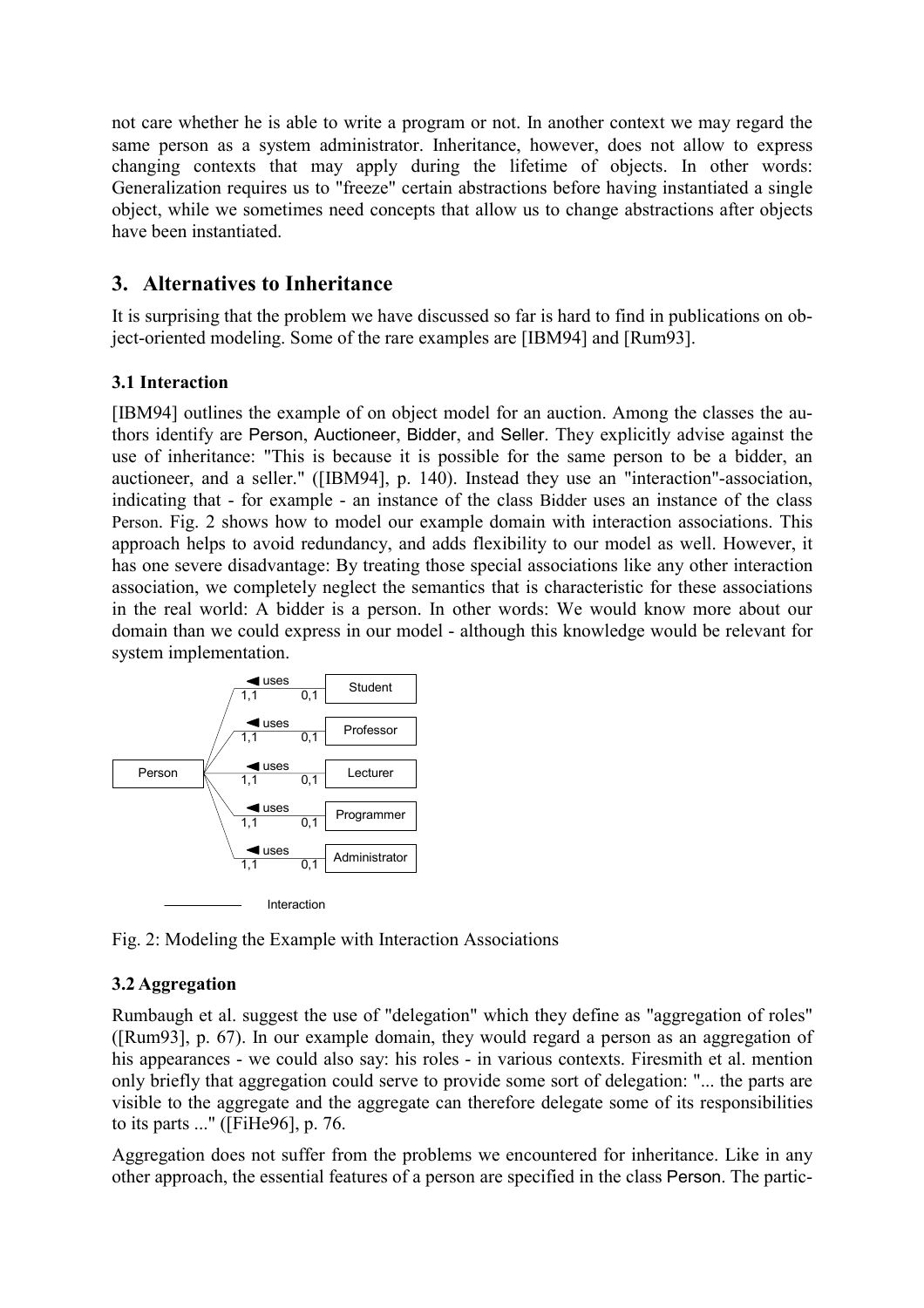ular properties of a specific person (like his name, sex, etc.) are stored only within an instance of this class. Other features that may be relevant in certain contexts (like features of a student or a lecturer) are stored in role objects. Each role object would be regarded as a part of a corresponding instance of Person. A particular role object would not need to include any state that is managed within its associated object of the class Person. Hence, redundancy could be avoided. However, aggregation, too, is certainly not a satisfactory solution. This is for two reasons:

- There is a conflict with the common notion of aggregation. The semantics of aggregation is a delicate subject. None of the well-known methods or languages for object-oriented design (like [Rum93], [Boo94], [Jac92], [BoRu96]) provides a sound definition. Nevertheless, aggregation usually implies a notion of containment or even physical containment. We doubt that it is common sense to regard a role as a contained part of a person.
- Treating roles like other aggregated parts fails to express the special semantics we usually associate with roles. While we expect a person that performs a certain role (like a student) to still act like a person, this is certainly not the default for aggregates: You do not expect a wheel to act like a car. Therefore, similar to interaction, aggregation would force us to abstract from relevant semantics.

We can summarize that by no means aggregation provides a natural conceptualization of our example domain. Instead we find it to be a rather bizarre abstraction. What we are looking for is a special association that allows to express the semantics we have identified. For instance:

This association should imply that an object of the class Lecturer would behave like an object of the class Person. In order to avoid the confusion resulting from the ambiguity of "is a" we suggest to use other designators to characterize this sort of association. Instead of stating "a programmer is a person", we would rather say "a programmer *represents* a person" (or "a person *acts as* a programmer"). A programmer would then be regarded as a *role*. Different from inheritance, a particular instance of the class Person would propagate its state and behaviour to an instance of the (role-) class Programmer.

# **4. Delegation**

There are two different perspectives on delegation, which are not always differentiated: an implementation or run-time point of view, and a conceptual point of view. On the implementation level, there is a remarkable amount of work on languages which feature delegation. In his classification of object-centered programming languages, Wegner calls languages which allow for inheritance *object-based*, while languages that support delegation *instead* are characterized as "classless objects with delegation" [Weg87]. Classless programming languages are sometimes called *delegation based*, while objects within these languages are called prototypical objects ([Lie<sub>86</sub>], [UnSm87]). For a detailed analysis of delegation based languages see [Mal95].

In most cases, delegation seems to be used with a programmer's perspective in mind: An object that receives a message which is not included in its own protocol *delegates* this message to another object (see, for instance ([GoRu95], p. 507). On a conceptual level, however, this point of view seems to be misleading: We would hardly say that a programmer delegates to a person when he is asked his name. Instead, we would rather say that a person delegates his responsibilities to roles that may represent him in specific contexts. Not only that implementation and conceptual level are usually not clearly differentiated, furthermore, there are alternative terms: Sciore uses "object specialisation" [Sci89] in order to express that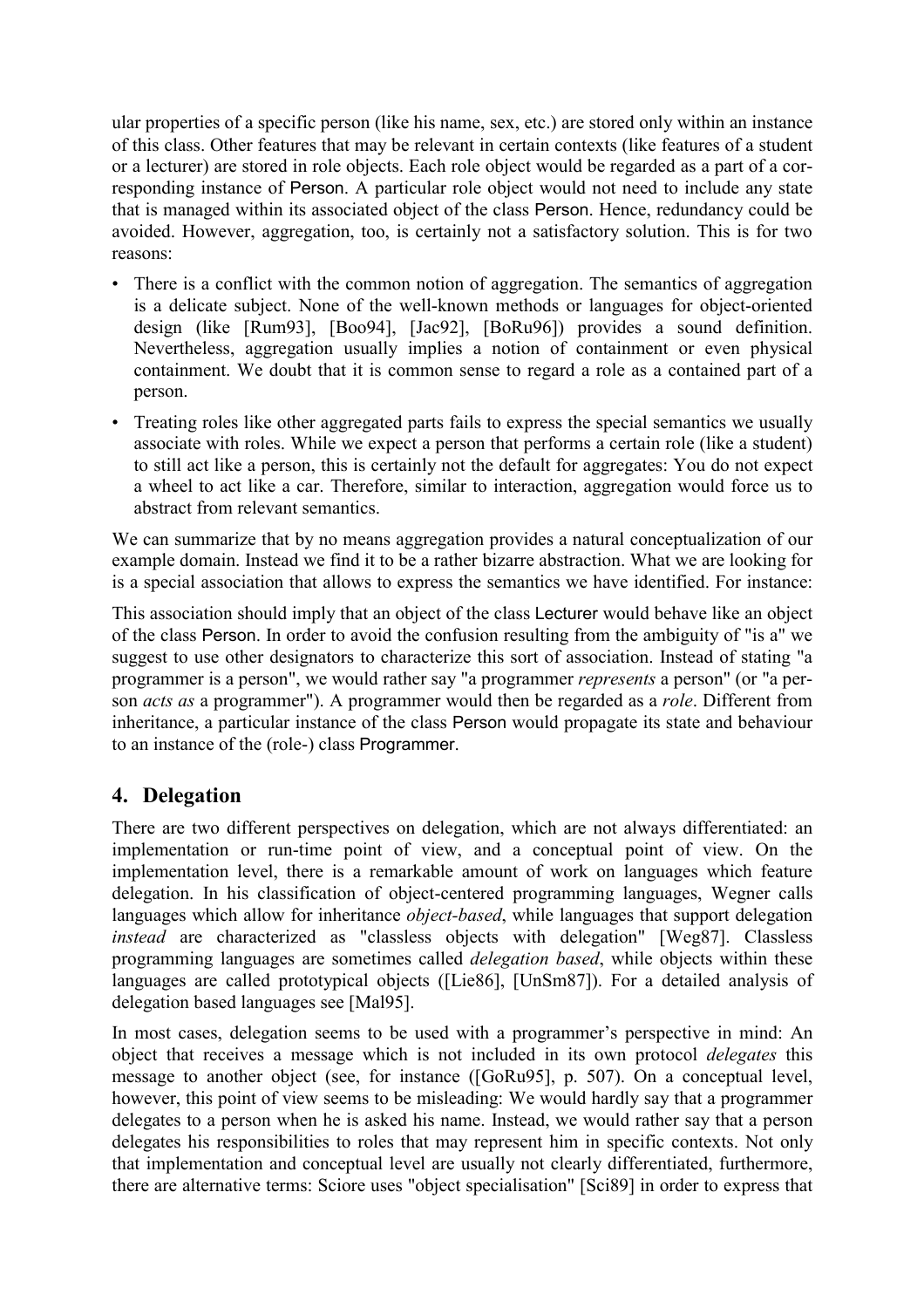a "specialized" object "inherits" behavior from another object it can delegate messages to. Within the programming language Self, the object a message can be delegated to is called "parent object" [UnSm87]. Kappel and Schrefl introduce an association that they call "roleOf" ([KaSc96], pp. 32). Among other things, they characterize a "roleOf"-association by the notion of "Instanzvererbung" ("instance level inheritance").



Fig. 3: Modeling the Example with Delegation

# **4.1 Semantics**

Since our emphasis is definitely on the conceptual level, we prefer to speak of a responsibility delegated from a "delegator" to a "delegate". However, in order to avoid the ambiguity that might be caused by the fact that the term delegation is sometimes used in the opposite direction, we decided to use "role" and "role filler" instead. We define delegation as a special association with the following general characteristics:

- 1. Delegation is a *binary* association with one object (the "role" or "role object") that provides transparent access to the state and behaviour of *another* (not the same) object (the "role filler" or "role filler object").
- 2. The role object dispatches every message it does not understand to its role filler object. Thereby, it does not only dynamically "inherit" a role filler object's interface (as it would be with inheritance, too) but also represents the particular role filler's properties. In other words: It allows for transparent access to the role filler's services *and* state. In case a role filler object includes a service that is already included in a role object's native interface (defined in its class or one of its superclasses), the role object will not dispatch the message to the role filler object. Instead the corresponding method of the role object is executed.
- 3. Inheritance and delegation: Both, the responsibilities of a role filler class and a role class are by default inherited to their respective subclasses.
- 4. A role filler may in general have none or many roles. For a particular delegation, the multiplicity of roles can be specified within this range. A role filler may have more than one role of the same class. For instance: An object of the class Person may be associated with more than one instance of the class Programmer at the same time - a programmer with Smalltalk experience and another one with C++ experience (that does not mean, however, that we would recommend to always use two instances for modeling this situation).

Different from the less restrictive use of the concept in some delegation based programming languages, we propose a number of constraints:

#1 Only classes that are kind of a special role class or a special role filler class can be used to serve as roles or role fillers within a delegation association. This is for two reasons: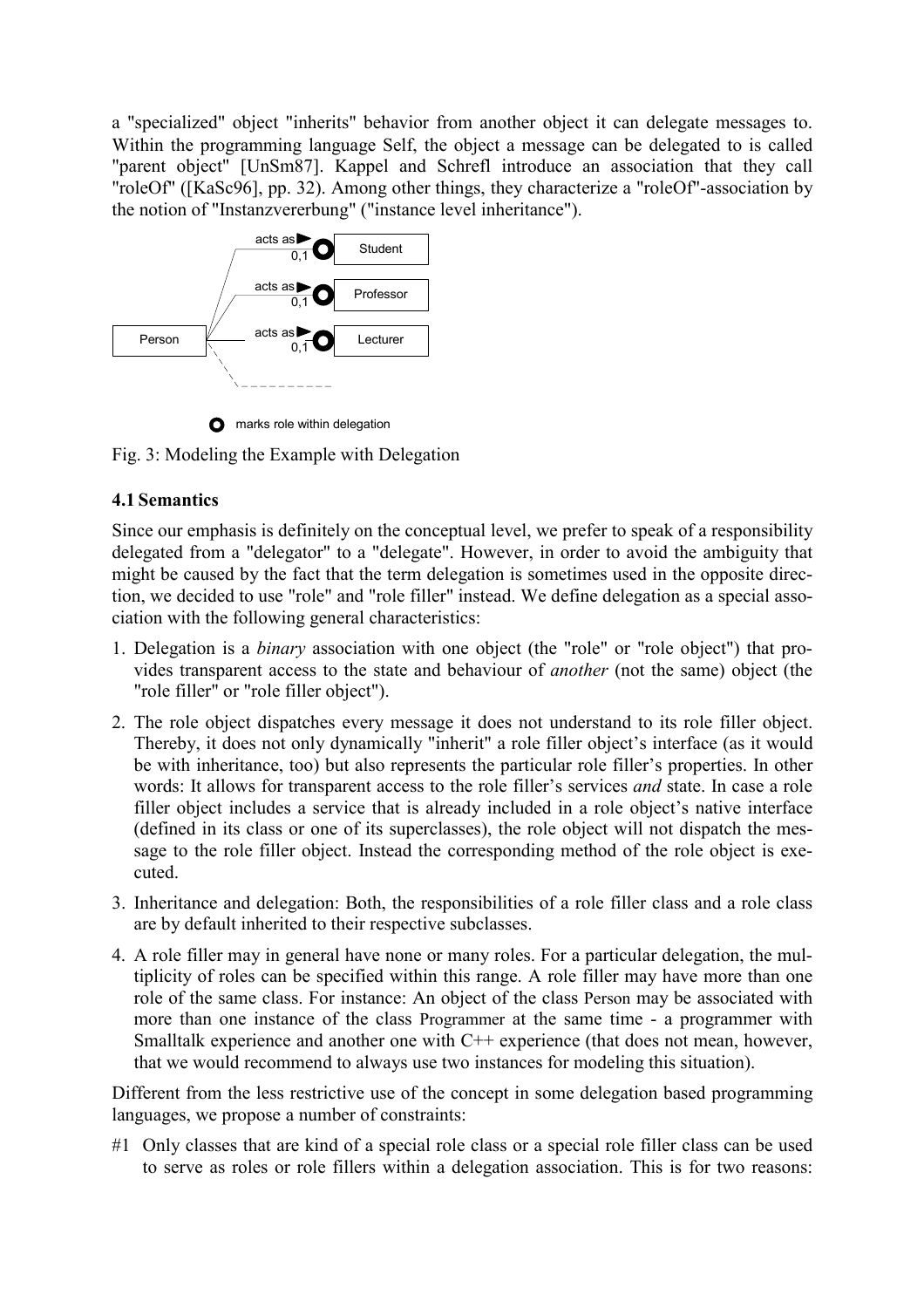Not any object is conceptually suited to serve as a role or a role filler respectively. Moreover, the special semantics of both classes will often require certain extensions on the implementation level.

- #2 *The number of role filler classes to be used for a particular role class is restricted to one.*  While there are real world situations where it seems to be appropriate to have a role class associated with more than one role filler classes (see example 2 below), such a "multiple delegation" would substantially decrease the chances to check a model's integrity. The concept of delegation we have decided on does not allow for multiple delegation, since we regard integrity a more valuable asset than flexibility in this case. That does not necessarily exclude a role being associated with instances of different role filler classes provided they are all subclasses of one common superclass. It may be helpful to define an abstract superclass for this purpose, thereby providing a minimum common protocol for all possible role fillers (see example 2 below).
- #3 *At a point in time, a role object must not be associated with more than one role filler object.* While associating a role object with more than one role filler object of the same class (#2) would not add confusion with respect to the interface, it would certainly jeopardize the whole idea of delegation: A role represents exactly one role filler and allows transparent access to that role filler's state. Notice that this does not exclude a role object to change its role filler object over time.
- #4 Multi-level delegation is possible. However, *cyclic associations are not permitted.* Since the number of a role class' corresponding role filler classes is restricted to one, it seems appropriate to allow a role object to also act as a role filler object (which one might call multi-level delegation). It may increase a model's complexity but it is no serious threat to its integrity. For this reason, multi-level delegation is not excluded by our definition of delegation. By no means may a role object act as a role filler of itself: In most cases, one would regard an object that is a role of itself as a bizarre abstraction on a conceptual level. On an implementation level, a cyclic association of this kind would impose the threat of non-terminating message dispatches.

Delegation is a concept provided by MEMO-OML, an object-oriented modeling language that is part of a method for enterprise modeling ([Fra97], [Fra98]). In order to bridge the semantic gap between a modeling language that includes delegation and an object-oriented programming language, we enhanced Smalltalk with delegation. The implementation of the delegation framework (fig. 4) is essentially based on overriding the "doesNotUnderstand" method common to all Smalltalk classes within an abstract class Role. RoleFillerModel and RoleModel, specialized from RoleFiller and Role, allow for transparent management (registration, notification) of dependants - similar to the behaviour provided by the Smalltalk class Model. By adding two alternative classes we leave it up to the user of the framework whether he wants to use the dependence mechanism or not: In case it is required to notify a role's dependants about its role filler's changes, you would specialize from RoleFillerModel and RoleModel, otherwise you would use the framework by defining subclasses from RoleFiller and Role (for details see [FrHa97]). The delegation framework is available on the web (www.uni-koblenz.de/~iwi/mobis/smalltalk). Notice, however, that with languages, which do not support dynamic typing, delegation cannot be implemented in such an elegant



and flexible way.

Fig. 4: The Delegation Framework and its Use via Specialization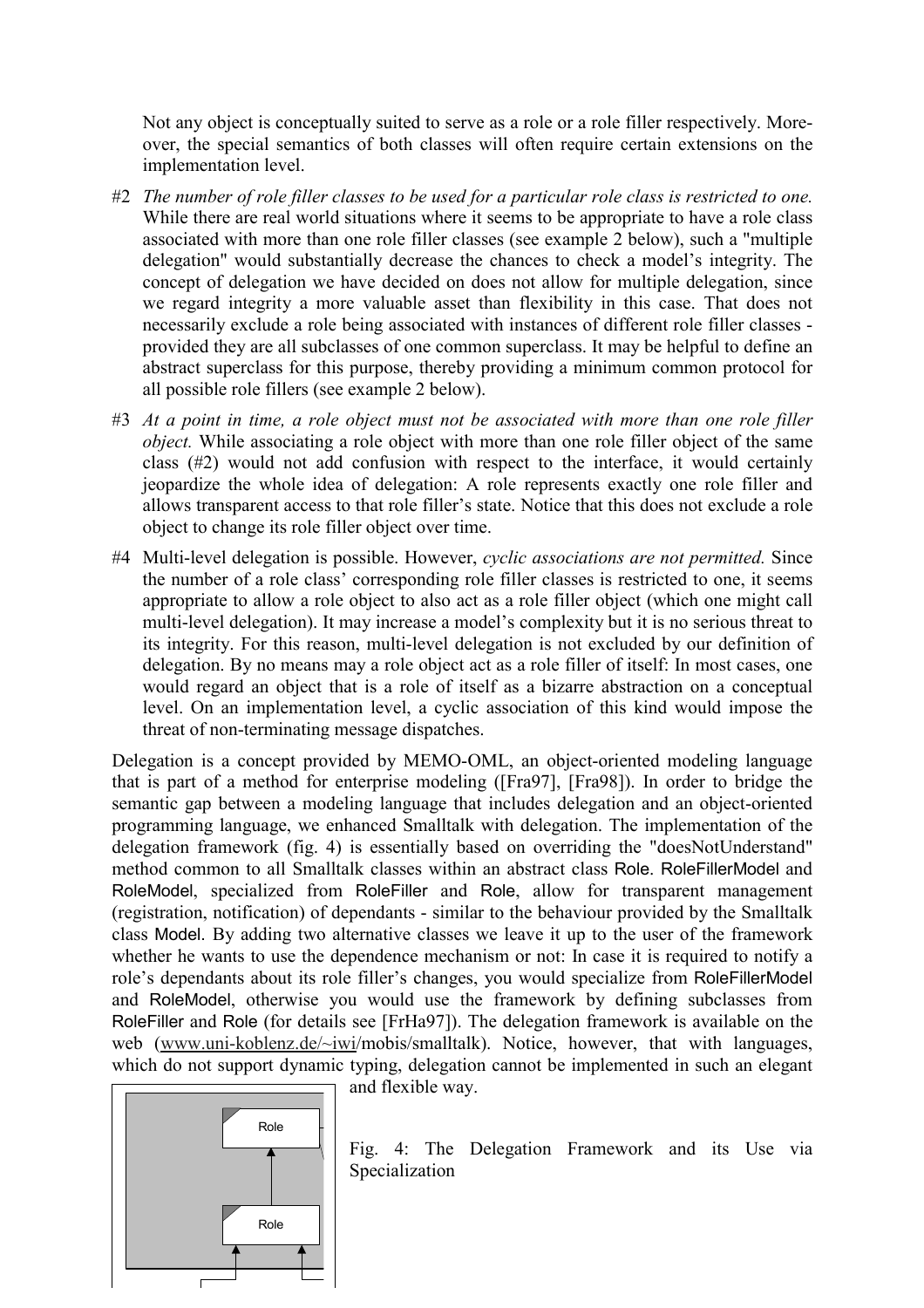To use delegation within a Smalltalk program, you specialize classes from the abstract classes provided by the framework. The objects instantiated from the specialized Role classes have to be registered with their corresponding role filler object. Nothing more is required. After that, each message that a role object does not understand is dispatched transparently to the associated role filler object. Executing the following code would result in executing the method firstName of the Person object.

| aPerson aStudent |

aPerson := Person new. aPerson firstName: 'James'. aStudent := Student new. aPerson addRole: aStudent. "*Register aStudent as a role of aPerson*" aStudent firstName

# **4.2 Examples**

The following two examples serve to illustrate typical cases for delegation. They are rendered using the graphical notation suggested by MEMO-OML ([Fra98]). More examples are presented in [FrHa97].

a) "Class Migration"

An insurance company wants to keep track of future customers by storing information about its current customers' children. Once the children turn 18, they are to be offered insurance services specially designed for young people. If they eventually become customers, there is need to update the company's database. In a straightforward approach, one would probably delete the particular instance of the class Dependant and instantiate a new instance of InsuredPerson. Afterwards you would have to initialize this instance using the relevant parts of the former Dependant instance. However, not only that this approach is somewhat cumbersome, it also jeopardizes system integrity (there may be numerous references pointing to the Dependant instance). A more ambitious approach would aim at changing an object's class - from Dependant to InsuredPerson in our case. Such an approach, usually referred to as "Class Migration" (see for instance [Wier95]), is rather confusing (what does it mean when something "changes" the concept it is defined by?). Furthermore, it will usually be a remarkable effort to provide for a satisfactory implementation. This is different with delegation. We could regard both an instance of InsuredPerson and an instance of Dependant as roles of an instance of Person (see fig. 5). In this case, we would simply add a new role by creating an instance of InsuredPerson. Since the multiplicity for Role is 0,1 in our example, the instance of Dependant would now have to be deleted. This would, however, not affect relationships between customers as long as those are modeled as associations between Person objects.



Fig. 5: Avoiding Class Migration through Delegation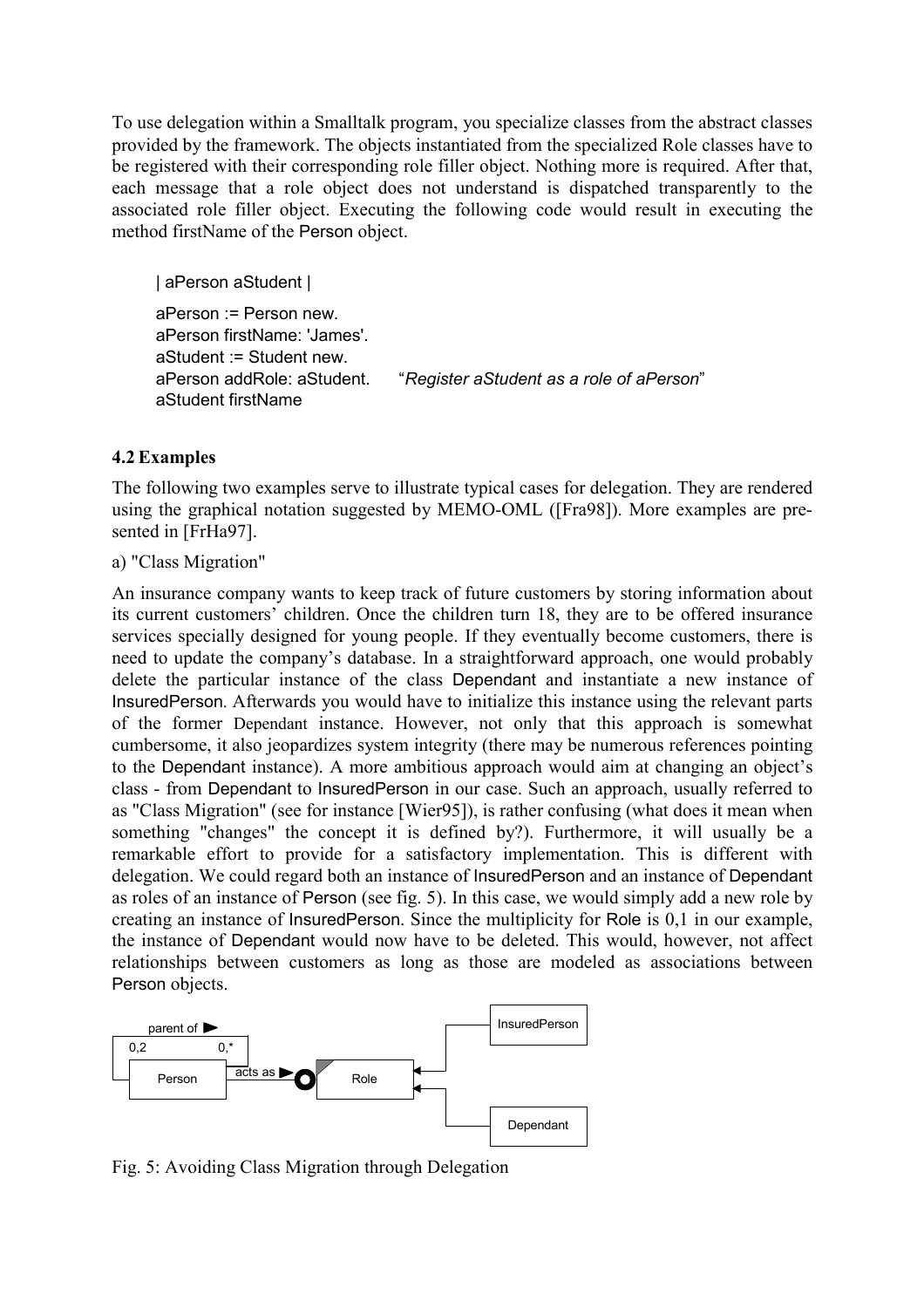#### b) "Multiple" role filler classes

A retail company serves both individuals and companies. Some of those companies also act as suppliers. If we first look at the second aspect, it would be a good idea to regard a customer as a role of a company. Supplier could then be another role a company may play. However, an individual may be a customer as well. Treating both a company and a person as role filler of the role customer is not permitted without further consideration: It would not be compliant with constraint #3. On the other hand, it may turn out that introducing two different kinds of customers without a common superclass will add redundancy, since there may be numerous aspects of customers that do not require checking whether they are individuals or companies. In order to take advantage of the benefits offered by delegation, there is only one chance left: introducing a common superclass of the role filler classes Person and Company. This class may be an abstract class, for instance AbstractPerson. It should offer essential features of both Person and Company - such as name and address. No matter whether a particular instance of Customer is associated with a Company or a Person object, it would be able to answer to the protocol defined in AbstractPerson. Note that the maximum multiplicity of the role filler class, AbstractPerson, prevents a Customer object being associated with a Company object and a Person object at the same time. However, this example should illustrate that delegation is not always the best choice. Only if it is acceptable to introduce a common superclass of role filler class candidates (that means if there is at least a few common features), delegation is an option.



Fig. 6: 'Multiple' Delegation through Generalization

#### **4.3 Guidelines for the Use of Delegation**

While delegation can be a valuable alternative to inheritance, it is definitely not suited to replace it in general. In order to support the decision whether or nor to use inheritance, Rumbaugh et al. suggest focusing on the "essence" of inheritance: "Inheritance should only be used when the generalization relationship is semantically valid. Inheritance means that each instance of a subclass truly is an instance of the superclass; thus all operations and attributes of the superclass must uniformly apply to the subclass." ([Rum93], p. 284) In our opinion, this criterion is rather confusing - especially because Rumbaugh et al. refer to a different concept of inheritance than the one they use when they suggest aggregation as a concept to represent delegation (see 3.2). Applying Rumbaugh et al.'s suggestion to our first example would result in specifying the class Student as a subclass of the class Person - which is taking into account the semantics of inheritance usually provided by programming languages - exactly what we wanted to avoid. While we do not agree to the rule of thumb Rumbaugh et al. suggest, we do not agree with Veryard either: "There are no fixed guidelines when to use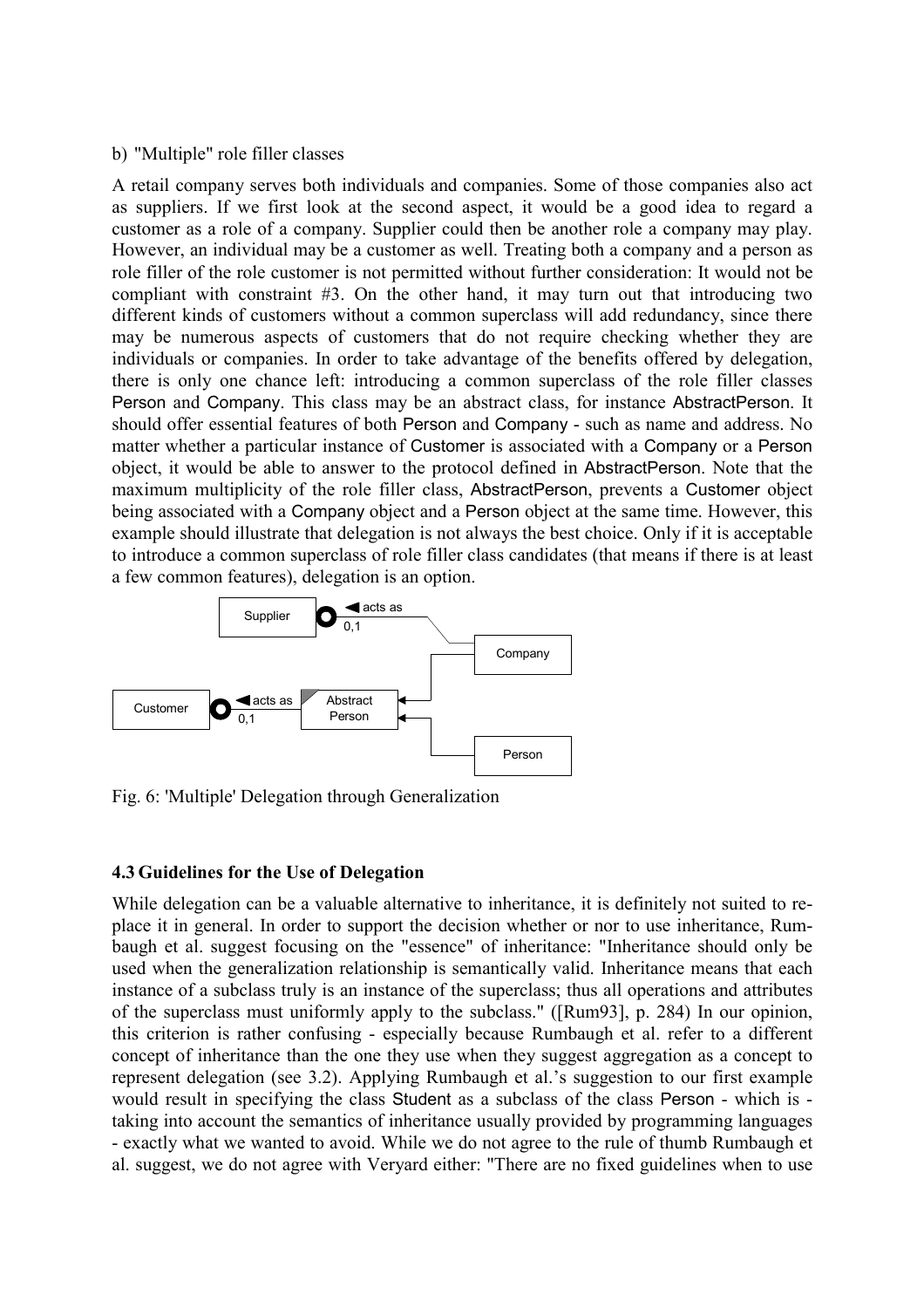subtyping and when to use role entities; it is largely a matter of taste and style." ([Ver92], p. 54). Whether or not to apply delegation should always be based on a thorough analysis of the specific domain. We suggest a few guidelines that may help with this analysis.

- Do not get confused by the ambiguity of "is a". Ask yourself whether a relationship between two concepts could also be called "represents" or "acts as" respectively. If this is the case, you have found a delegation candidate.
- Delegation is closely related to the common sense concept of a role. Notions such as ", task", "job", "serves as", "works as", etc may indicate the existence of a role. Therefore, you should look for corresponding terms within available descriptions of a domain.
- A generalization that does not necessarily hold for the entire lifetime of the system to be designed could be a case for delegation. For instance: If a professor does not necessarily have to be an employee, delegation will be a better choice than inheritance.
- Whenever you encounter the existence of different views on an object, or different contexts an object may be assigned to, it is a good idea to check whether these views or contexts can be related to roles or responsibilities of the object in a natural way. In this case, delegation might be a useful option.
- Some real world entities are likely candidates for becoming role filler objects: persons, organizations, and versatile machines. Assigning the objects of a preliminary object model to such categories may help with identifying delegation associations.

Multi-level delegation should be used with specific care. While it may provide a more natural abstraction of certain real world aspects, it can make it more difficult to debug and maintain code. In general, one should beware of exaggerating the use of delegation.

# **5. Concluding Remarks**

Delegation is an important concept to enrich both conceptual models and languages used on the implementation level. The advantages it offers are certainly not only of academic relevance. Kathuria/Subramaniam, who suggest a similar concept that they call "assimilation" (however, not as part of a modeling language), state: "As practitioners we have a strong need for a concept like assimilation." ([KaSu96], p. 39). While delegation has been subject of numerous publications in the area of object-oriented programming languages ([BaDo96], [Lie86], [Sci89], [Ste87], [Weg87]), popular object-oriented modeling methods (like [Boo94], [Jac92], [Rum93]) do not include it as concept of its own. This is also true for recent efforts to suggest "unified" or "open" (and eventually standardized) modeling languages (like [FiHe96], [OMG99]).

One essential motivation to introduce delegation is to be seen in the shortcomings of inheritance to model certain aspects of the real world. However, the semantics of inheritance is not specified in a unique way - if it is specified at all. The concept of inheritance we use is adapted from common object-oriented programming languages such as Smalltalk, Eiffel, C++, etc. This concept is different from a notion of inheritance that is known as "setoriented" or "extensional". It is based on the idea of a class as a set of objects with common features. This set can be divided into subsets, hence subclasses, each of which is characterized by additional features. Different from intentional inheritance, each instance of a class is an instance of its superclasses at the same time (for a comprehensive comparison see [KaSc96], pp. 15).

Extensional inheritance provides features that are very similar to delegation. It can be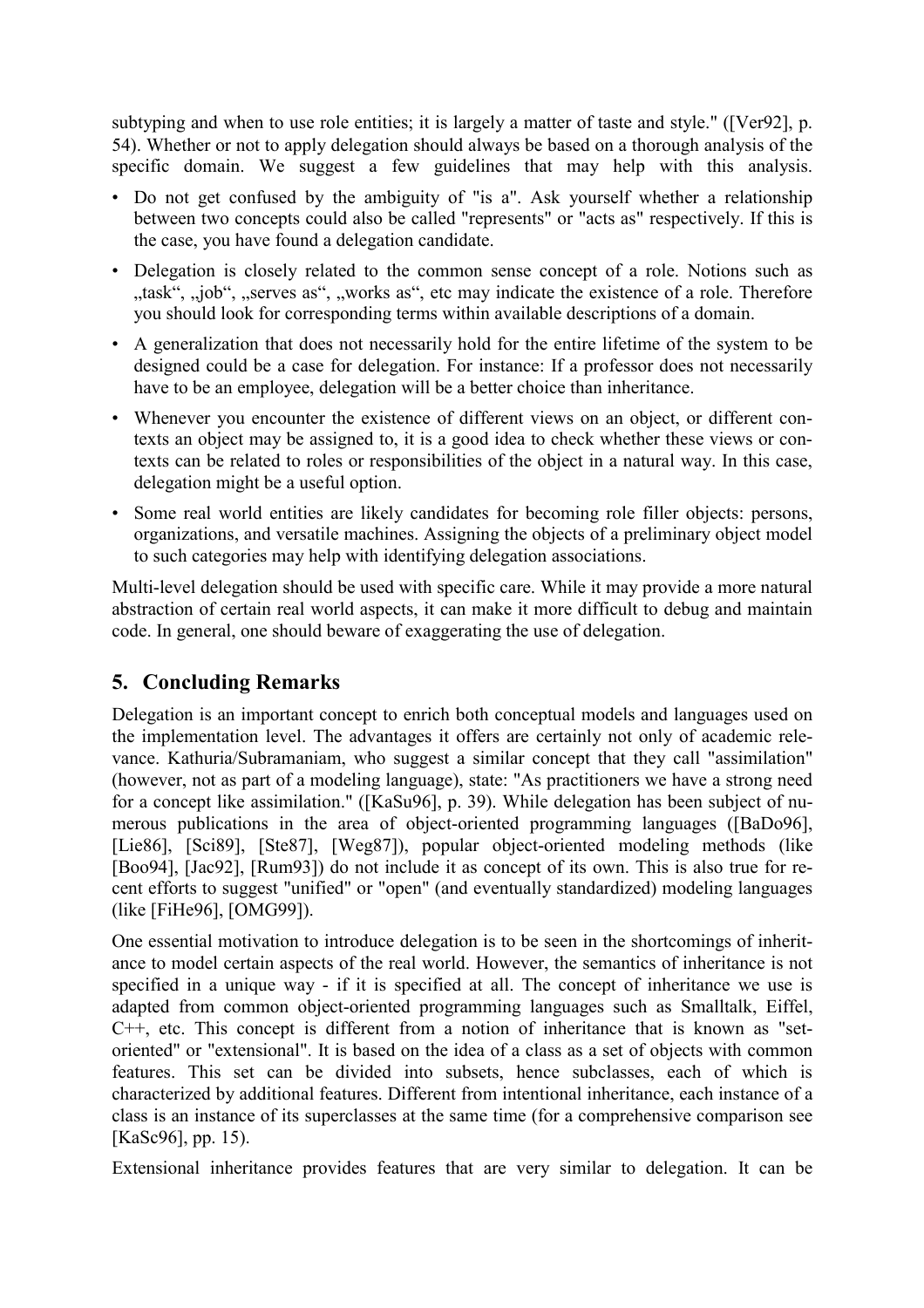expected that the next generation of mainstream data base systems ([StMo95]) will support extensional inheritance. At first sight, this perspective may suggest that delegation will eventually become obsolete. However, it might even promote the future importance of delegation. Mainstream object-oriented programming languages do not support extensional inheritance. Moreover, there is a good reason why this will not change in future times: It is an essential concept of those languages that an object is an instance of exactly one class, not of many classes, as it would be the case with extensional inheritance. Hence, a mismatch can be expected between the concepts of inheritance used in programming languages and in some future database management systems. Delegation could serve to overcome this problem: Although both concepts do not offer identical semantics, delegation could be an option to represent extensional inheritance.

# **References**

|           | [BaDa77] Bachman, C.W.; Daya, M.: The role concept in data models. In: Proceedings of                                                                              |
|-----------|--------------------------------------------------------------------------------------------------------------------------------------------------------------------|
|           | the 3rd International Conference on Very Large Databases 1977, pp. 464-476<br>[BaDo96] Bardou, D.; Dony, C.: Split Objects: a Disciplined Use of Delegation within |
|           | Objects. In: Proceedings of the OOPSLA'96. New York: ACM 1996, pp. 122-137                                                                                         |
| [Boo94]   | Booch, G.: Object-Oriented Analysis and Design with Applications. 2nd Ed.,                                                                                         |
|           | Redwood City: Benjamin Cummings 1994                                                                                                                               |
| [FitHe96] | Firesmith, D.; Henderson-Sellers, B.; Graham, I.; Page-Jones, M.: OPEN                                                                                             |
|           | Modeling Language (OML) - Reference Manual. Version 1.0, 1996 (http://                                                                                             |
|           | www.csse.swin.edu.au/cotar/OPEN/OPEN.html)                                                                                                                         |
| [Fra94]   | Frank, U.: MEMO: A Tool Supported Methodology for Analyzing and (Re-)                                                                                              |
|           | Designing Business Information Systems. In: Ege, R.; Singh, M.; Meyer, B.                                                                                          |
|           | (Eds.): Technology of Object-Oriented Languages and Systems. Englewood                                                                                             |
|           | Cliffs/NJ: Prentice Hall 1994, pp. 367-380                                                                                                                         |

- [Fra97] Frank, U.: Enriching Object-Oriented Methods with Domain Specific Knowledge: Outline of a Method for Enterprise Modelling. Arbeitsberichte des Instituts für Wirtschaftsinformatik. No. 4, Koblenz 1997
- [Fra98] Frank, U.: The MEMO Object Modelling Language (MEMO-OML). Arbeitsberichte des Instituts für Wirtschaftsinformatik. No. 9, Koblenz 1998
- [FrHa97] Frank, U.; Halter, S.: Enhancing Object-Oriented Software Development with Delegation. Arbeitsberichte des Instituts für Wirtschaftsinformatk, No. 2, Koblenz 1997
- [Frz97] Franzke, A.: GRAL 2.0: A Reference Manual. Fachberichte Informatik, Universität Koblenz-Landau, 1997
- [GoRu95] Goldberg, A.; Rubin, K.S.: Succeeding with Objects. Decision Frameworks for Project Management. Reading/Mass. etc.: Addison-Wesley 1995
- [How95] Howard, T.: The Smalltalk Developer's Guide to VisualWorks. New York: SIGS Books 1995
- [IBM94] IBM: Introduction to OOP and IBM Smalltalk. IBM 1994
- [Jac92] Jacobson, I.; Christerson, M.; Jonsson, P.; Overgaard, G.: Object-Oriented Engineering. A Use Case Driven Approach. Reading/Mass.: Addison-Wesley 1992
- [JoZw94] Johnson, R.E.; Zweig, J.: Delegation in C++. In: Journal of Object-Oriented Programming. Vol. 4, No. 11, pp. 22-35
- [KaSc96] Kappel, G.; Schrefl, M.: Objektorientierte Informationssysteme. Konzepte, Darstellungsmittel, Methoden. Wien, New York: Springer 1996
- [KaSu96] Kathuria, R.; Subramaniam, V.: Assimilation: A New and Necessary Concept for an Object Model. REPORT ON OBJECT ANALYSIS & DESIGN, Vol. 2, No. 5,